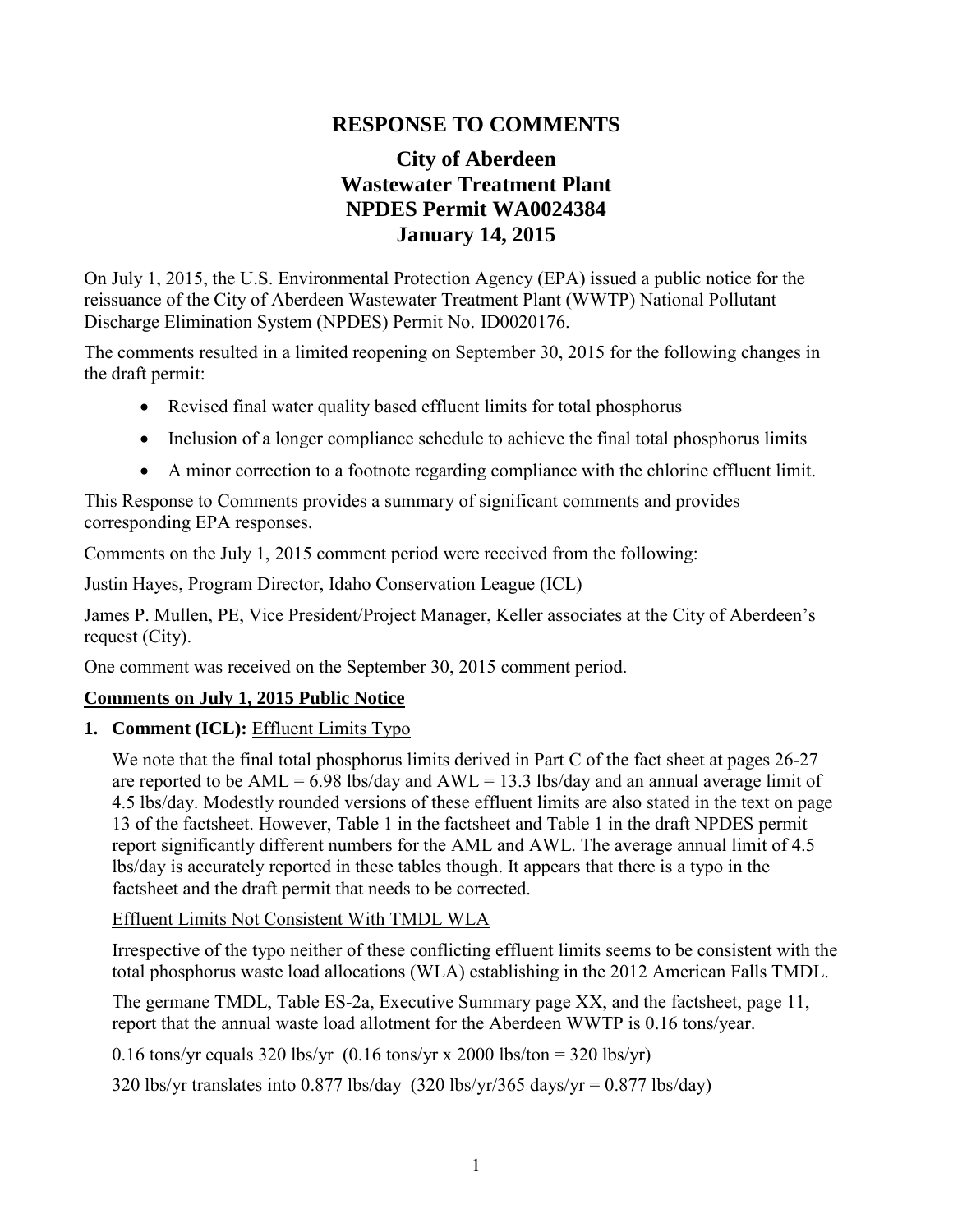The draft NPDES fact sheet at Part C calculates and proposes total phosphorus AML = 6.98 lbs/day and AWL = 13.3 lbs/day and an annual average limit of 4.5 lbs/day. These limits are not consistent with the TMDL WLA for this facility.

**Response:** The EPA agrees there is a typo and the limits in the draft permit public noticed on July 1, 2015 are not consistent with the TMDL WLA for this facility. The EPA recalculated the effluent limitations consistent with the TMDL WLA and reopened the public comment period on September 30, 2015. As shown in the fact sheet the recalculation is repeated here:

Calculating the Average Monthly Limit

0.16 tons/yr x 2000 lb/ton  $=$  0.876 lb/day (annual average) 365 days/yr Assume  $LTA = 0.876$  lb/day  $AML = LTA \times exp[z\sigma_n - 0.5\sigma_n^2]$ ] (from Table 5-2 of the TSD)

Where:

 $CV = coefficient of variation = 0.6$  (a default value for  $\leq 10$  effluent samples, since no samples are available under the current permit after the upgrade)

 $n = 4$  (number of samples in a month)

$$
\sigma_4^2 = \ln ((CV^2/n)+1) = \ln((0.6^2/4) + 1) = 0.0862
$$

 $\sigma_4 = 0.294$ 

 $z_a$  = percentile exceedance probability for AML (95%) = 1.645

AML =  $0.876$  x exp[ $(1.645 \times 0.294) - (0.5 \times 0.0862)$ ] = 1.36 lb/day

Calculating the Average Weekly Limit

The AWL is calculated from the following relationship with the AML (from Table 5-3 of the TSD):

$$
AWL = \frac{\exp[z_{m}\sigma - 0.5\sigma^{2}]}{\exp[z_{a}\sigma_{4} - 0.5\sigma_{4}^{2}]} \times AML
$$

Where  $CV = 0.6$ , the default value, as above

$$
\sigma^2 = \ln(CV^2 + 1) = \ln(0.6^2 + 1) = 0.307
$$

$$
\sigma = 0.554
$$

 $z_m$  = percentile exceedance probability for AWL (99%) = 2.326  $z_a$  = percentile exceedance probability for AML (95%) = 1.645

$$
AWL = \frac{\exp[(2.326 \times 0.554) - (0.5 \times 0.307]}{\exp[(1.645 \times 0.294) - (0.5 \times 0.0862)]} \times 1.36 \text{ lb/day}
$$

 $AWL = 2.68$  lb/day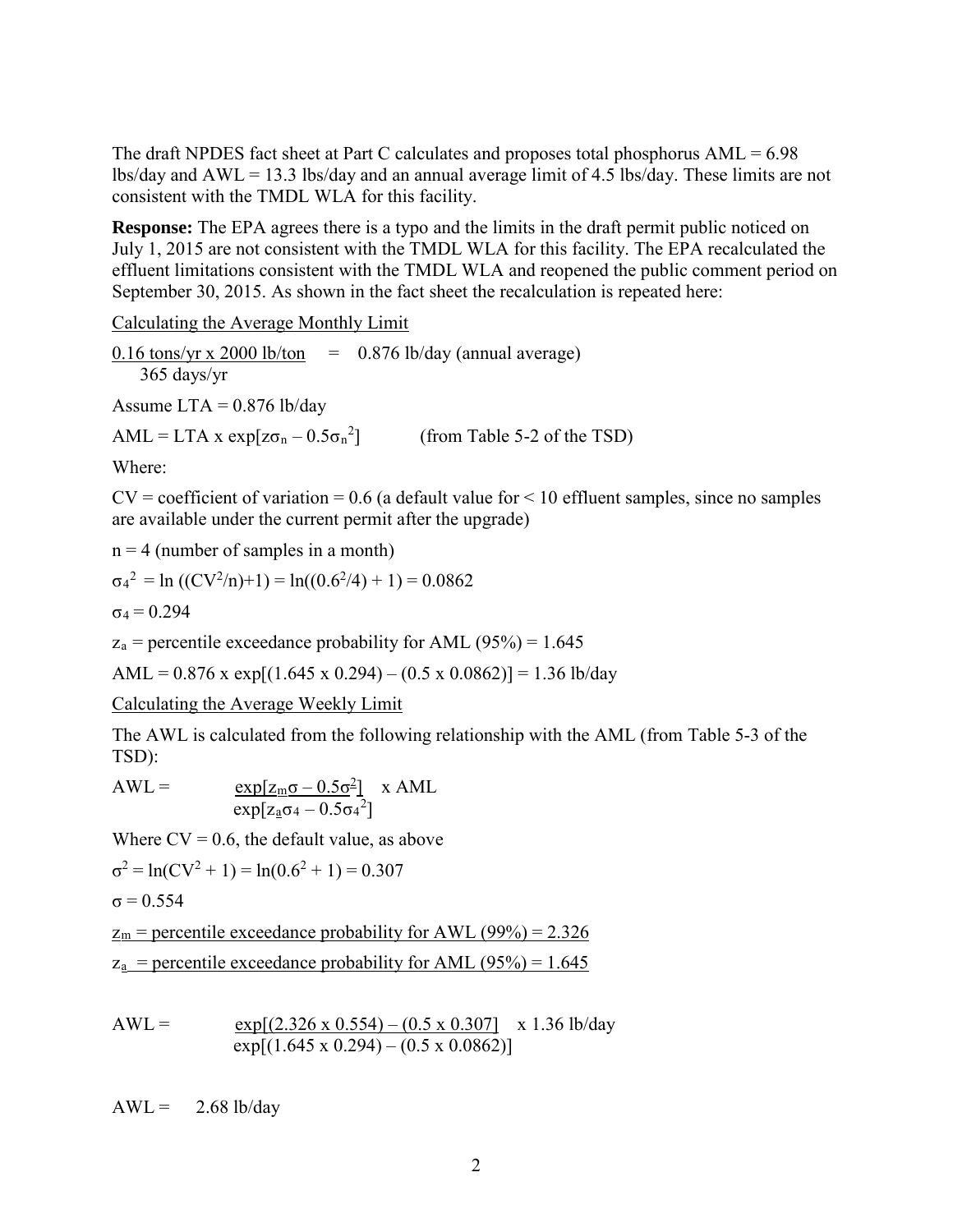IDEQ agreed that the recalculated effluent limits are consistent with the TMDL as stated in the final 401 Certification dated December 22, 2015:

 "The EPA-approved *American Falls Subbasin Total Maximum Daily Load Plan: Subbasin Assessment and Loading Analysis* (May 20102) establishes wasteload allocations for Total Suspended Solids (TSS) and Total Phosphorus (TP) in Hazard Creek/Little Hole Draw. These wasteload allocations are designed to ensure Hazard Creek/ Little Hole Draw and American Falls Reservoir will achieve the water quality necessary to support its existing and designated beneficial uses and comply with applicable numeric and narrative criteria. The effluent limitations and associated requirements contained in the City of Aberdeen permit are set at levels that comply with these wasteload allocations."

#### **2. Comment (ICL):** Effluent Limits Not Consistent With TMDL WLA

In other NPDES permits the EPA has utilized an annual average daily limit as a means of providing AWL and AML flexibility for facilities while remaining consistent with TMDL annual WLAs.

In this instance, if the facility complies with the annual average limit of 4.5 lbs/day, the

total TP discharge would equal 1,642.5 lbs. (i.e. 4.5 lbs/day x 356 days/yr =  $1,642.5$ )

 $\frac{1}{s}$ 

This annual limit of 1,642.5 lbs/yr TP is not consistent with the 320 lbs/yr as developed

in the American Falls TMDL WLA for Aberdeen.

EPA needs to issue TP limits for this faculty that are consistent with the TMDL WLA.

**Response:** See Response to Comment 1. An error was made in the calculation of the long term average. The long term average was calculated as 4.5 lbs/day. The corrected long term average is 0.876 lbs/day.

#### **3. Comment (ICL):** Is this a new facility?

This facility has been expanded since the last NPDES permit was written. The prior NPDES permit was for a facility with a design flow of 0.6 million gallons/day The draft is for a facility with a design flow of 0.82 million gallons/day. Are there implications related to issuing a new permit for a new facility vs. re-issuing a permit to an existing facility?

**Response:** The POTW is an existing source increasing its design capacity. Increasing the capacity of an existing source does not result in a new source and does not require a new permit for a new facility. The increase in capacity includes upgrades to the treatment system. With the increase in design capacity the facility is still required to meet the Secondary Treatment Effluent Limits in 40 CFR 133.102.

#### **4. Comment (ICL):** Industrial Users

The fact sheet at page 7 states that "[t]here are no significant industrial users." Then the fact sheet reports that  $35\%$  of the daily flow and up to 90% of the BOD<sub>5</sub> and TSS loadings to the WWTP come from industrial users during certain times of the year.

Without more detailed information on the three potato processing facilities that discharge to the WWTP it is hard to understand how at least one of these facilities does not qualify as a "significant facility" per 40 CFR 403.3 (i.e.  $>25,000$  gpd or  $>5\%$  POTW capacity for BOD<sub>5</sub>. If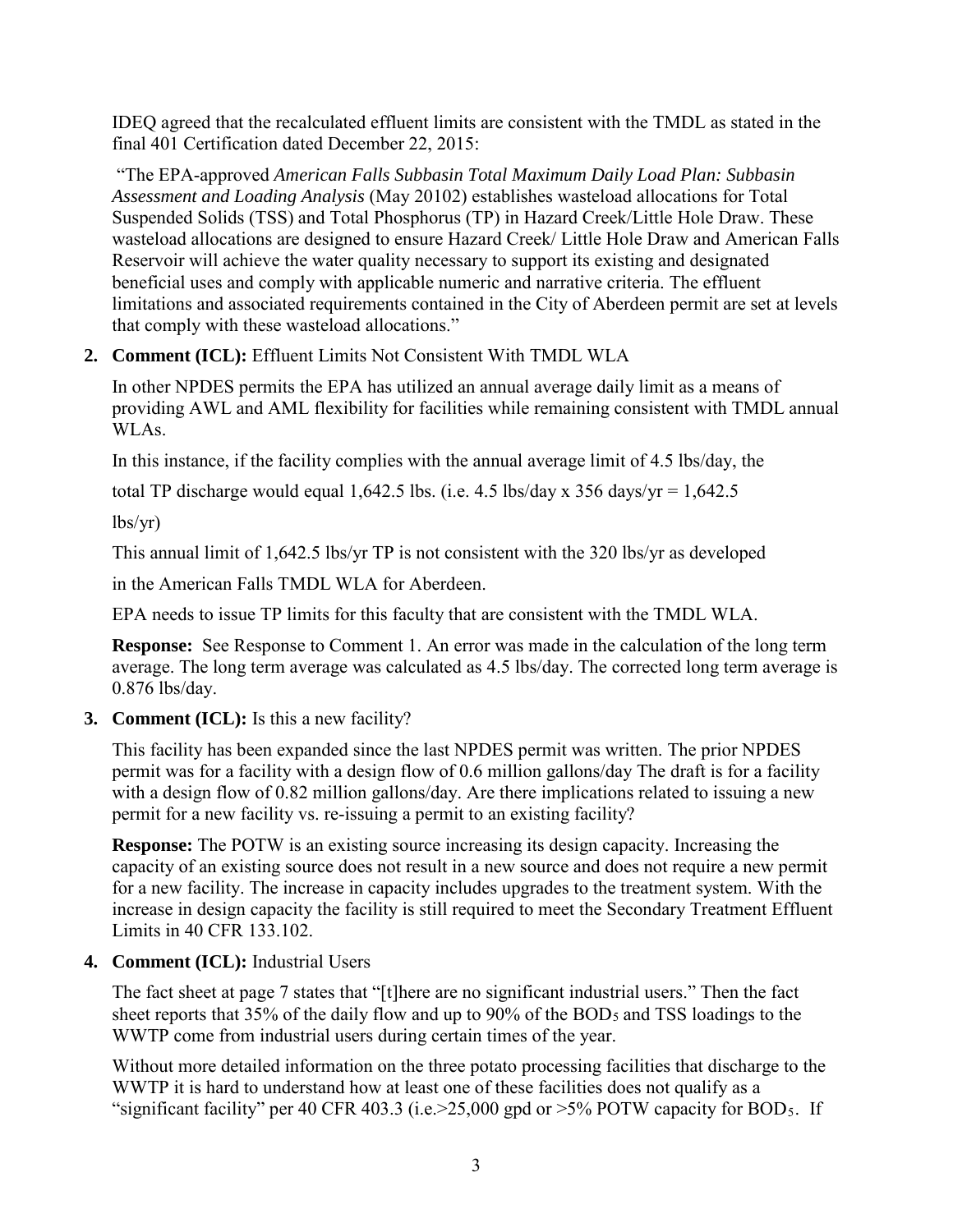the WWTP receives wastewater from a 'significant facility' then it would appear that the WWTP needs to develop a Local Pretreatment Plan and contain measures related to industrial pretreatment.

**Response:** The comment is correct. Aberdeen receives wastewater from three significant industrial users (SIUs).

- Pleasant Valley Potato, Inc., discharging potato wash water (approximately 38,920 gpd in process wastewater
- Sun River of Idaho, Inc., discharges potato wash water (approximately 43,868 in process wastewater);
- Idaho Select, Inc. discharges potato wash water (61,740 gpd in process wastewater);

Although three SIUs discharge to the facility, the City is not required to establish a Pretreatment Program. The comment is referring to the need for a Pretreatment Program.

The EPA Permit Writers Manual states:

"CWA section 402(b)(8) requires that certain POTWs receiving pollutants from significant industrial sources (subject to CWA section 307(b) standards) establish a pretreatment program to ensure compliance with these standards. The implementing regulations at  $\S$  403.8(a) state that:

Any POTW (or combination of POTWs operated by the same authority) with a total design flow greater than 5 million gallons per day (mgd) and receiving from industrial users pollutants which pass through or interfere with the operation of the POTW or are otherwise subject to pretreatment standards will be required to establish a POTW pretreatment program unless the NPDES state exercises its option to assume local responsibilities as provided in §  $403.10(e)$ .

As specified in § 403.8(a), the Regional Administrator or Director of an authorized state may require a POTW with a design flow of 5 mgd or less to develop a POTW pretreatment program. Program development could be determined to be necessary to prevent interference with or pass through of the POTW based on the nature, or volume, of the industrial influent, a history of treatment process upsets and violations of POTW effluent limitation(s), and contamination of municipal sludge."

EPA is not requiring Aberdeen to develop a pretreatment program for the following reasons:

- 1. Aberdeen discharges at 0.82 mgd that is less than the 5 mgd trigger for a pretreatment program.
- 2. The Aberdeen Treatment Plant has violated an effluent limitation only once, for *E. Coli*. Potato washing generates TSS and BOD5. The source of *E.Coli* is probably from domestic wastewater not the three industrial users.
- 3. In the absence of an approved pretreatment program, EPA serves as the Control Authority for the SIUs.
- 4. Regardless of whether a facility has an approved pretreatment program, the General Pretreatment Regulations apply to all nondomestic sources introducing pollutants into a POTW. The POTW Permit Condition II.D. prohibits the Permittee from authorizing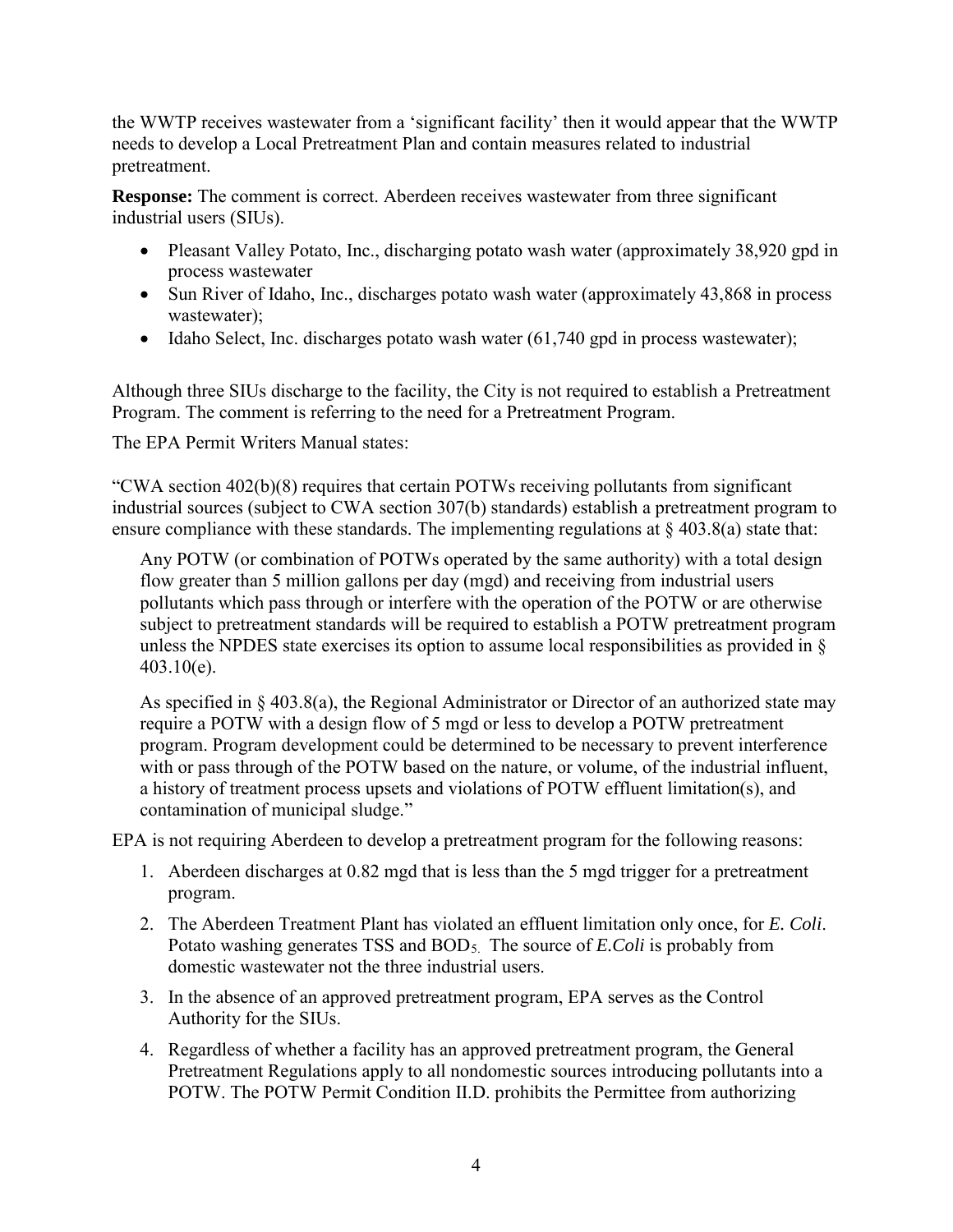discharges which may violate the national specific prohibitions of the General Pretreatment Program.

5. Condition II.D. Requires Aberdeen to develop a legally enforceable municipal code to authorize or enable the POTW to apply and enforce the requirements of sections 307 (b) and (c) and 402(b)(8) and (9) of the Act. The draft legal authority must be submitted to EPA for review and comment within 180 days of the effective date of the permit, to ensure that it complies with the minimum requirements of 40 CFR 403.8(f)(1). The legal authority must be adopted and enforced by the POTW.

The permit is not changed.

# **5. Comment (City):** *DRAFT PERMIT*

*Page 6. Table 1* Change monthly and weekly phosphorus limits, respectively, from 10.9 lbs/day to 7.0 lbs/day, and from 20.6 lbs/day to 13.3 lbs/day to match the Fact Sheet calculation.

*Page 7. I.B.8(a). Change "4.25 lbs/day" to 4.5 lbs/day"* **to match Table 1 and the Fact Sheet calculations.** 

**Response:** See Response to Comments 1 and 2.

**6. Comment (City):** As noted in the Fact Sheet, the City recently completed significant upgrades to their waste water treatment plant based on facilities panning that was begun in 2006, Substantial completion of the 5.8 million project was in July 2015. The City increased their sewer rates by nearly 300% to fund the project. Unfortunately, the City's largest employer closed their potato processing plant last fall. This affects not only the area population but also the city's tax base. Further plant upgrades in the next five years will impose an additional hardship on the City.

In order to provide upgrades to meet the proposed phosphorus limits, the City will first need to complete an updated facilities plan, acquire the necessary funds, complete the design, and bid and construct the facilities. In our experience this process requires more than the 4 years and 11 months proposed in the draft permit compliance schedule (for Aberdeen's recent project the process took 9 years) Several other Idaho communities with more resources than Aberdeen (including Star, Weiser, Boise, Caldwell, Meridian and Nampa) have received compliance schedules of up to 9 years and 11 months to accomplish their upgrades for new effluent phosphorus limits. A similar schedule is justified for the City of Aberdeen.

*Page 6, Table 1 Notes 6 and 7.* As noted above the City believes a longer compliance period is needed due to the realities of he planning and funding process; this is consistence with their experience on the recently completed plant upgrade project. Accordingly, change August 1, 2020 to August 1, 2025.

### *Page 8, I.C.1.* **Change August 1, 2020 to August 1, 2025.**

*Page 8. I.C.2, Table 2* **Modify Table 2 accordingly.** The City submitted a compliance schedule similar to the one proposed in the September 30, 2015 public noticed draft permit.

**Response:** The EPA agrees. A limited reopening of the Aberdeen draft permit on September 30 proposed to extend the compliance schedule to 9 years and 11 months.

**7. Comment (City):** *Page 9 I.D.* There is no continuous flow monitoring device currently installed on the Hazard Creek/Little Hole Draw. Flows are currently determined (using a staff gauge) at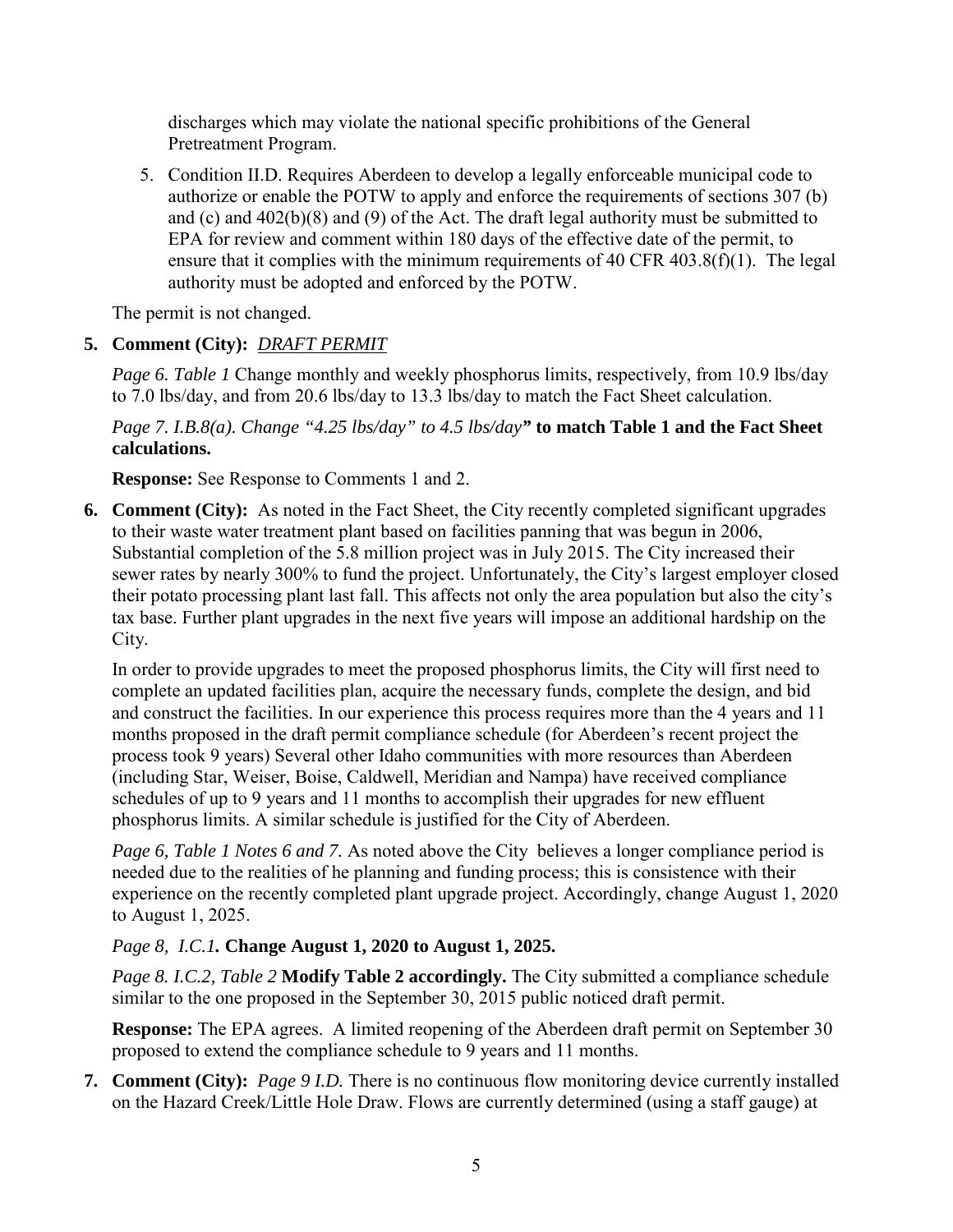the same time that samples are taken for the other parameters; continuous flows would not provide additional useful information. This flow monitoring station was installed with IDEQ approval as required in the previous NPDES permit. In addition, continued use of the current upstream monitoring station is necessary in order to start monitoring immediately after the effective date of the permit. Therefore, we recommend the following changes to this section.

- Change Item I.D.1 to read as follows:
	- **1. The current monitoring station in the Hazard Creek/Little Hole Draw above the influence of the facility's discharge shall be used.**
- **Delete Items D.2. and D.3:**
	- **D.2. The permittee must seek approval of the surface water monitoring stations from the IDEQ.**
	- **D.3. A failure to obtain IDEQ approval of surface water monitoring stations does not relieve the permittee of the surface water monitoring requirements of this permit.**
- **Change first line of Table 3 as follows:**

| Parameter | Units | Frequency    | Sample Type |
|-----------|-------|--------------|-------------|
| Flow      | mgd   | $1$ /quarter | Grab        |

**Response:** The September 30 reopening of the public notice period replaced continuous surface water flow monitoring with a grab sample once per quarter. Approval of the current monitoring station by IDEQ is required to insure it is representative and at the best location. Condition I.D.2 and I.D.3 are not changed.

Condition I.D.1. requires monitoring above the outfall and is not changed.

**8. Comment (City):** *Fact Sheet, Page 7. II.A. Service Area***.** Loading from industry, second to last sentence seem high.

**Response:** The loading from industry came from the fact sheet for the previous permit and the application for the City of Aberdeen with three industrial with similar flows as the current three industrial users and is supported by monitoring in 2000.

The permit is unchanged.

**9. Comment (City):** *Fact Sheet, Page 7 II.A. Treatment Process* Change in second to last line from 2012 to 2015.

**Response:** The statement in the second to last line of page 7 states upgrades were completed in 2012. The Fact Sheet for the September 30 reopening of the draft permit for public comment stated the completion of the upgrades was in 2015.

**10. Comment (City):** *Fact Sheet, IV.C Table 1* Change monthly phosphorus limits from 10.9 lbs/ to 7.0 lbs/day, and weekly phosphorus limits from 20.6 lbs/day to 13.3 lbs/day to match the Fact sheet calculation on p27, Appendix B.

**Response:** See Response to Comments 1 and 2.